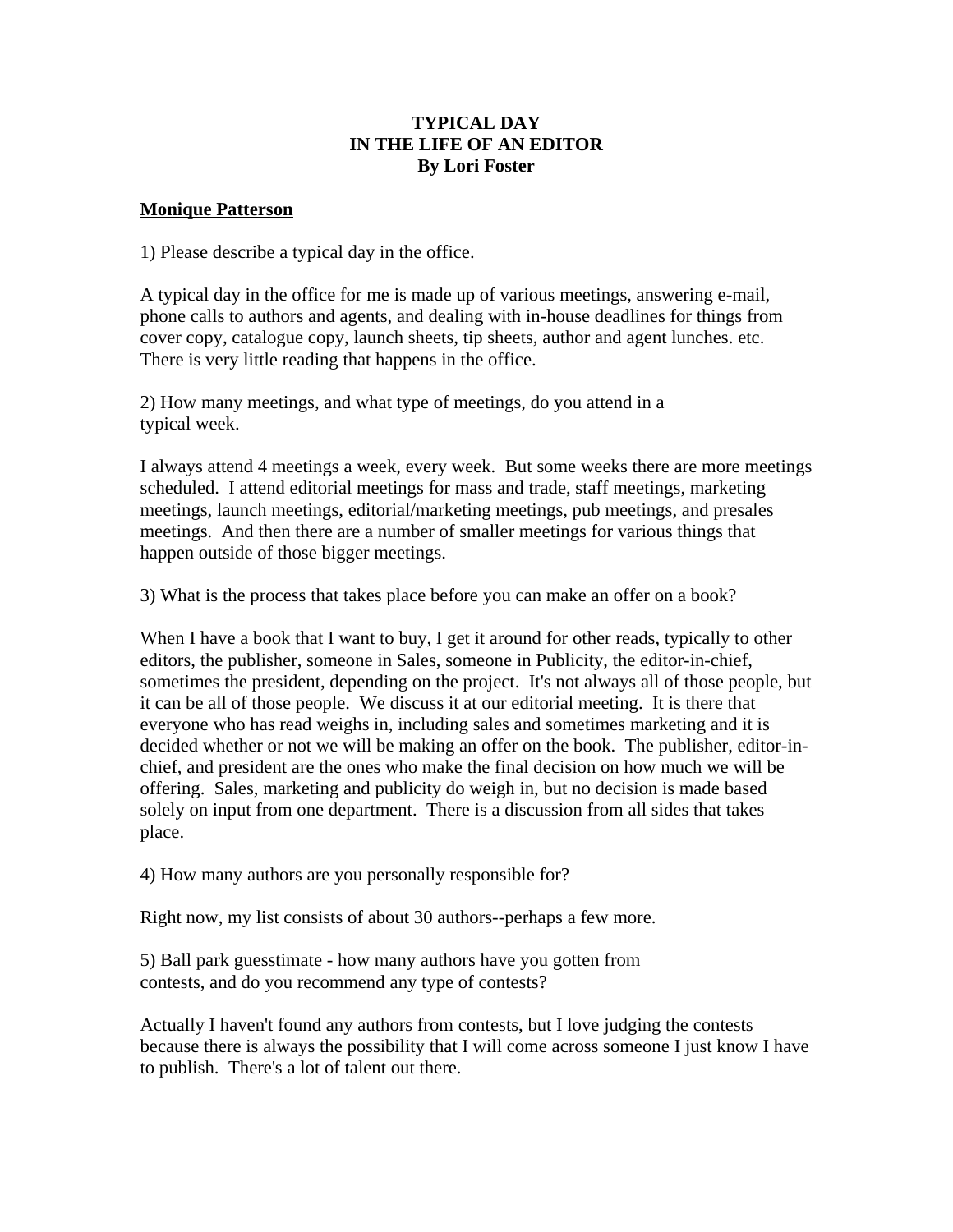6) How much impact does a Rita win or finalist status have on you?

It has an impact because it makes me sit up and pay closer attention to this person, but it still comes down to how strong the work is and how great the read is.

7) What happens when an author turns a book in late? What  $*$ can $*$  happen if an author turns a book in early?

Mostly you try to keep the book on schedule and that sometimes requires putting in some wiggle room, just in case the book is a little late. A little late usually doesn't affect the schedule. When a book is very late it can force you to push the book back which can throw everything off, but sometimes stuff happens, life happens. You just try to come up with a new plan. As long as I know far enough in advance then I work with the author and agent to assess the situation and adjust the schedule. With all that said, I love it when a book comes in early. Even if I'm editing another book at the time and can't get to it right then and there, I know it's going to be no problem to keep it on schedule. Sometimes, it can even move up in the schedule.

8) Describe the best part of your job. Describe the worst part of you job.

The best part of my job. . .hmm. I love working with the authors on the books--the actual editing, helping them shape it into what we both want it to be. I love working with an author to come up with a great title and a great cover. That's fun.

I really don't think I have a worst part of the job because I do love it, but there are some things I'd rather do without! Less meetings, less paperwork! But even when I'm moaning and groaning about that, I like the control over other aspects of the work that those things give me, so. . .I'm not sure I'd give that up either.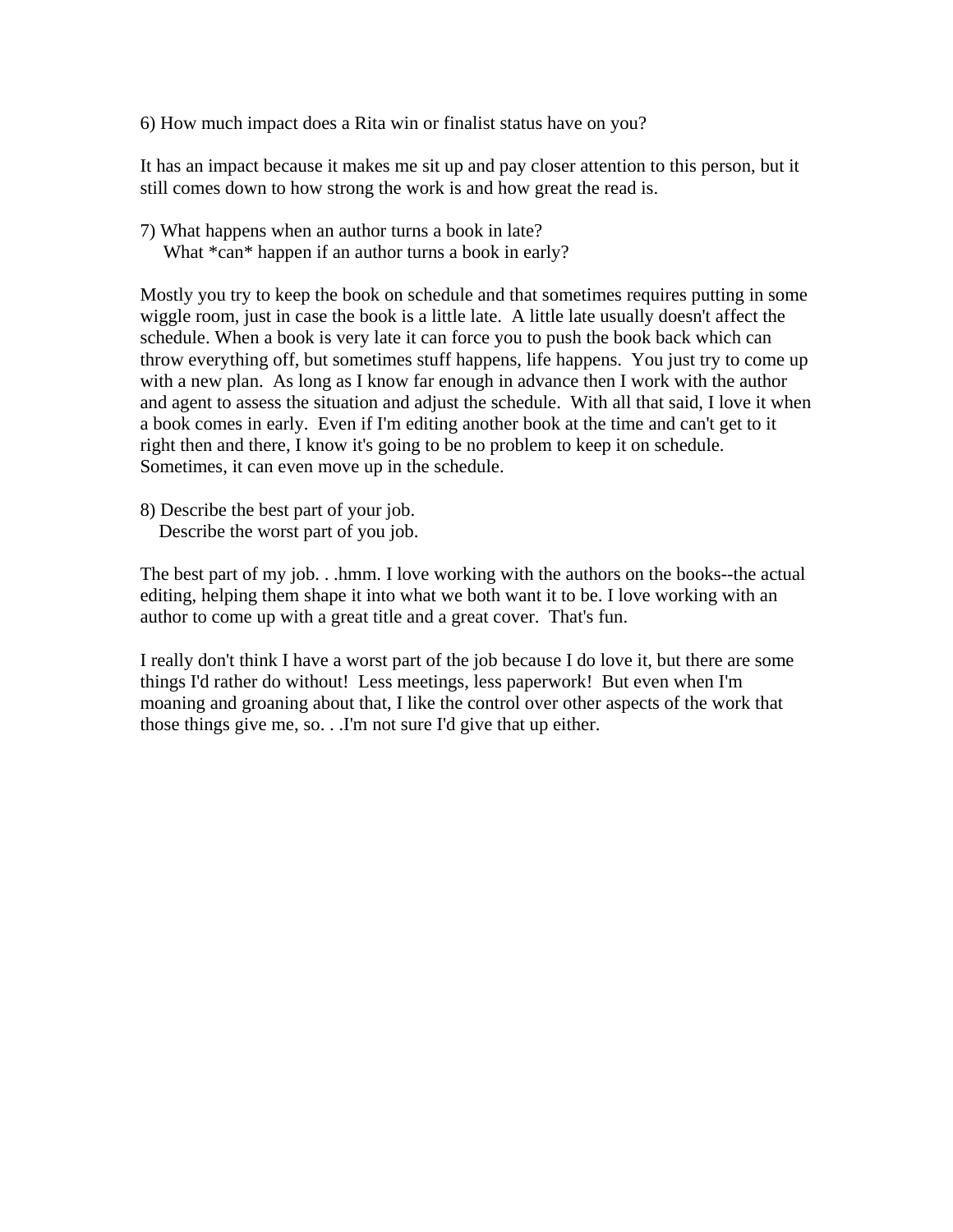## **Cindy Hwang**

1) Please describe a typical day in the office.

The typical day is about 35% dealing with correspondence (phone, emails, letters), 30% working on things related to my books but not editing, 25% on meetings (sometimes more, depending on how many meetings that day and how long they are-can typically last at least an hour), and about 10% to reading submissions and editing manuscripts.

2) How many meetings, and what type of meetings, do you attend in a typical week.

There are about 4 to 5 meetings a week, but often different meetings. We have meetings to discuss cover concepts twice a week, and we have meetings to strategize and market books, but not necessarily every week. We have editorial meetings once a week where we discuss possible book projects we're interested in pursuing.

3) What is the process that takes place before you can make an offer on a book?

If I'm interested in pursuing a book, I will often need to get second reads by other editors to see if they agree about the book. If they do, sometimes the editorial director and publisher will want to read as well. If everyone likes it, then I will get the go-ahead to make an offer. In fiction, editorial considerations are much more important than marketing considerations. There isn't even a marketing or sales person at the weekly editorial meeting.

4) How many authors are you personally responsible for?

Excluding anthologies, currently about 35 authors. Including anthologies, over 40.

5) Ball park guesstimate - how many authors have you gotten from contests, and do you recommend any type of contests?

I've had a lot of success finding authors in contests--I would say about four authors so far. I think all the RWA chapter contests are good--don't overlook any local ones.

6) How much impact does a Rita win or finalist status have on you?

 It definitely helps someone stand out from the crowd, but ultimately it won't matter if I don't love the voice or the material.

7) What happens when an author turns a book in late? What  $*$ can $*$  happen if an author turns a book in early?

It depends how late--if it it's only a week or two, the schedule can usually accommodate it. If it's more, than that can affect everything from the cover and cover copy to spine size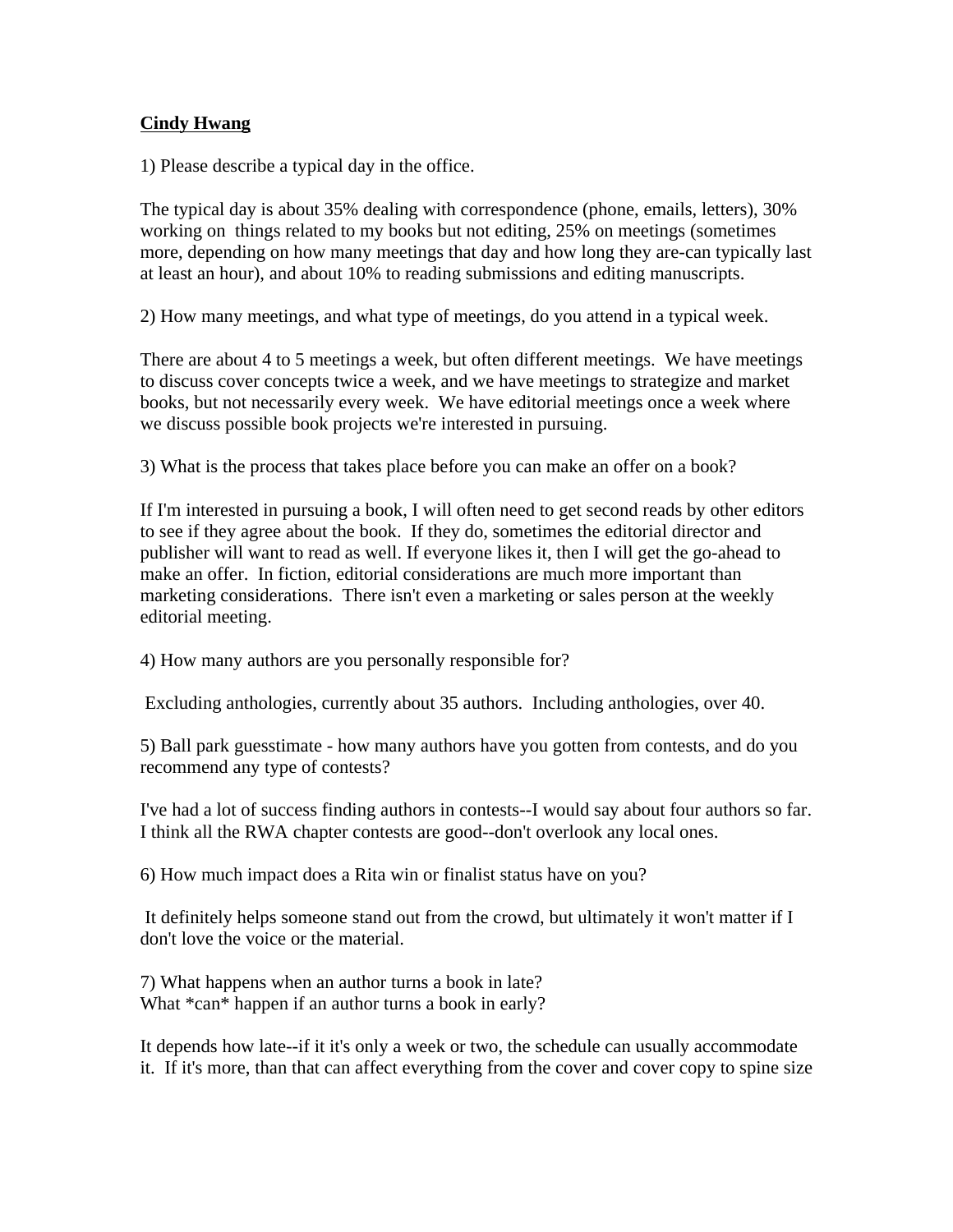and manuscript pagination, as well as moving it to a later month. If a book is early, sometimes it's possible to get an earlier pub date than planned, but not always.

8) Describe the best part of your job. Describe the worst part of you job.

The best part of my job is working with my authors and finding new voices. The worst part is never having enough time to catch up! Editors are always behind on their reading.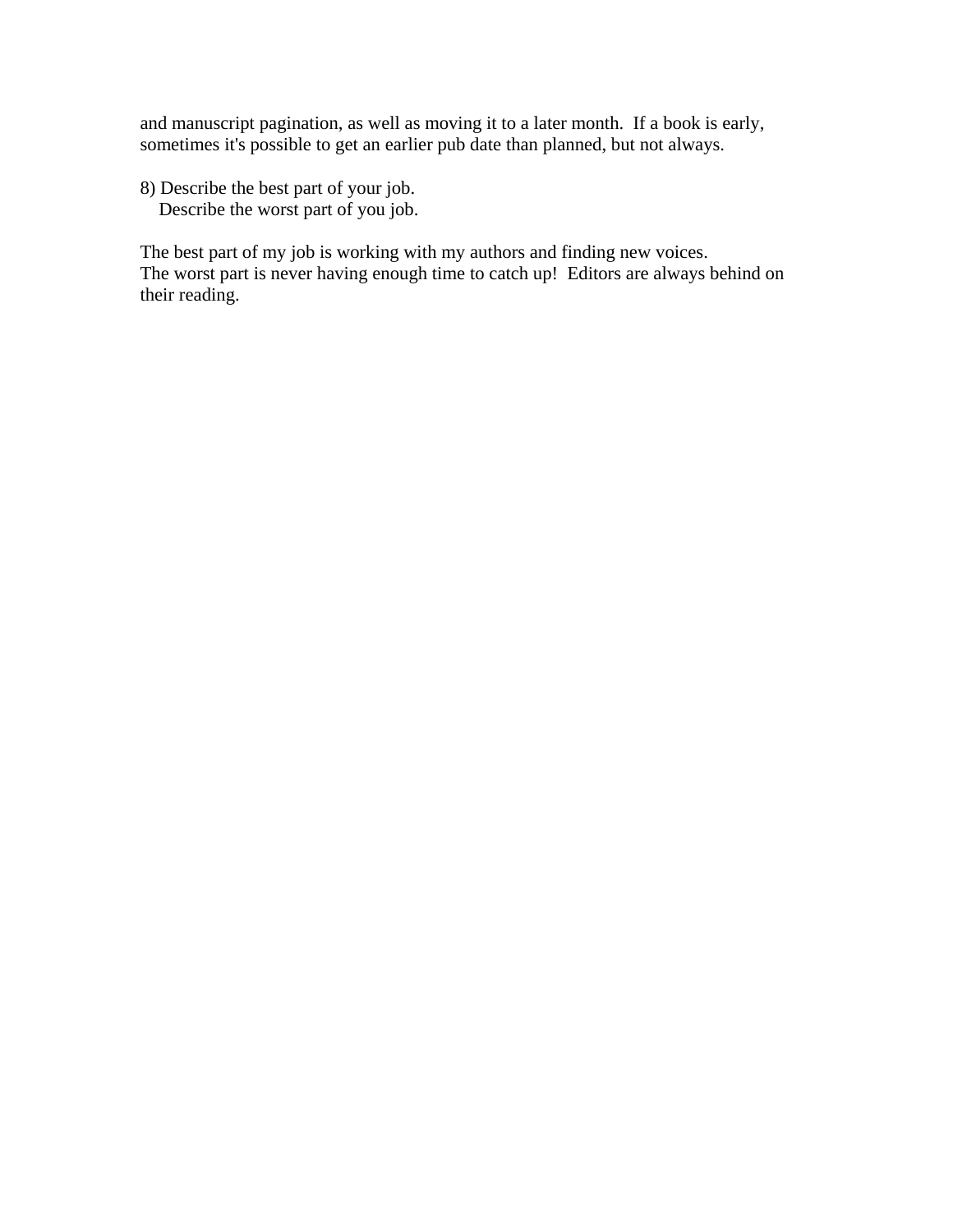# **Kate Duffy**

At Kensington, the editors are the gatekeepers. What this means in practical terms is that wherever possible, we talk to you for the rest of the company and to the rest of the company for you. So for example, if you are missing your author copies or need royalty info or any of a hundred other things, we follow up.

I was asked to describe a typical day. All of the following happened last Friday.

Email and phone calls - from a request by the sub rights department forwarded from our German agent that I check to see whether they can publish an author's work in Germany using her better known pseudonym (this takes 3 phone calls and 2 emails to accomplish) to people enquiring about the status of their manuscripts to resolving a fight with an agent (I still would like to smack her).

All in all, I fielded more than 20 phone calls and double that amount of email in the morning.

Turned 2 manuscripts into production for copyediting and sent through the paperwork so they could get paid.

Changed travel plans for March. Instead of going to Vancouver (Hilary is going in my place) Kensington wants me to go to the London Book Fair and they are at exactly the same time. 5 phone calls and 5 emails later, I am still working out the logistics.

Discussed book I want to buy with the publisher. She has read the first 50 pages and thinks it is too British for our market. I address her concerns and am waiting for the other three people I asked to read the same partial to get back to me. **What happens if they all want it?** 3mos running profit & loss

Lunch with author, art director and director of publicity. **Author visiting?** Copy editor sick, author came in from Connet to go over edits in one day. Realize I have put the wrong title on a Dec. Brava and when I get back to the office, I discuss this with the publisher. She seems relieved I have come to my senses.

Open mail. Well, some of it anyway before I am called into a quick **schedule meeting**. I have 7 or 8 meetings a week. They range from 2 ½ hours – 30-45min long each. **My MM Brava** schedule is not coming together so I promise to work on it over the weekend so we can revisit first thing on Monday. (Kate has different schedules for different lines.)

Shoot down another editor's idea for a title and explain why I don't think it's right. She agrees.

Go over contract issues that have arisen in 2 contract negotiations, one of which is a deal breaker for us and I tell the **general counsel** lawyer who draws up contracts to let the agent know that.